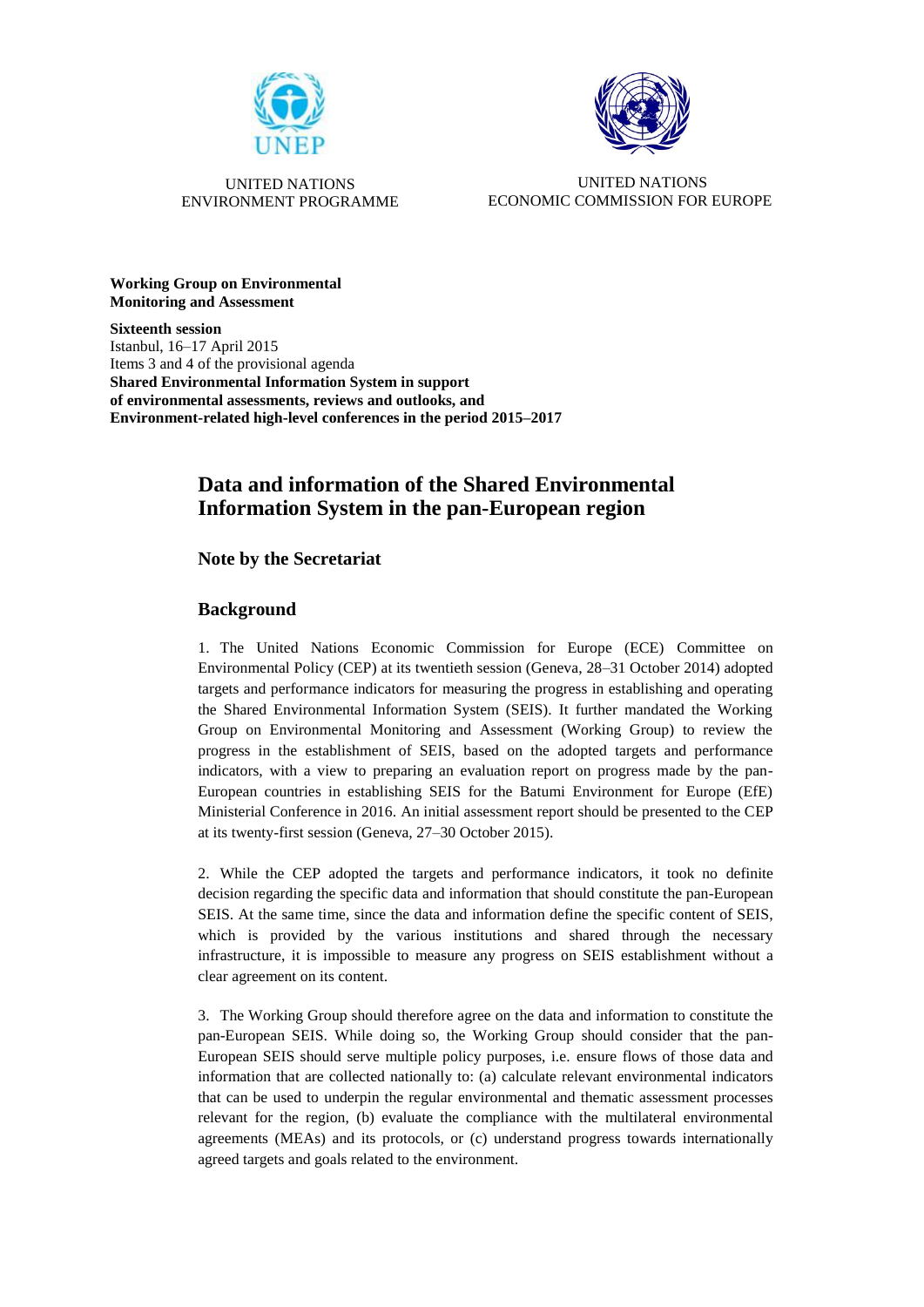4. This note provides an overview of data collected under the various MEAs and/or used to calculate relevant environmental indicators that are presented in regular environmental assessments as these indicators help understand the impact of policy actions usually evaluated in those assessments.

#### **Data and information**

5. There are numerous data collected to better understand the relation of human activities to the state of the environment, i.e. which are the driving forces that may exert particular pressures on the environment, which may cause changes to the state of ecosystems that, in turn, can have impacts on the welfare and well-being of humans and require necessary responses.

6. Implementing SEIS should enable the sharing of these data between existing national and international networks as well as with the public, so that they could be used for policymaking and awareness-raising.

7. At the same time, for SEIS to work effectively, the data shared within it need to follow agreed, common format requirements. To this end, the relevant specific data for international flows including their production methodology and the necessary information accompanying the data need to be agreed upon.

8. Table 1, contained in the Annex, lists a number of selected data that can be considered crucial to understand the relation of human activities to the state of the environment and be comparable across the pan-European region, and so could be considered to be part of the pan-European SEIS.

9. These data correspond to the data required for the calculation of the environmental indicators contained in the ECE Online Guidelines for the Application of Environmental Indicators (Indicator Guidelines). These indicators, at the same time, correspond to environmental indicators used by other organizations, including such as the European Environment Agency (EEA) or the Organization for Economic Cooperation and Development when preparing various assessment reports.

10. The data are listed, following the Indicator Guidelines, per thematic areas such as: air pollution and ozone depletion, climate change, water, biodiversity, land and soil, agriculture, energy, transport and waste. The data are also grouped per specific indicators within those areas.

11. The data are further linked to MEAs or other initiatives under which they are reported.

12. Furthermore, those data and indicators belonging to the core set of environmental indicators under the ECE Joint Task Force on Environmental Indicators (JTF) are also marked. The core set is being reviewed in terms of the data production and on-line sharing by the JTF as part of supporting the efforts of the countries of South-Eastern and Eastern Europe, Caucasus and Central Asia in establishing SEIS.

13. The data that are used in the recent assessments (e.g. European environment – state and outlook 2015, issued by EEA in March 2015,) or assessments under preparations (e.g. United Nations Environment Programme's sixth Global Environment Outlook (GEO-6)) are also marked.

14. At the same time, the list of data, indicators and thematic areas can be expanded beyond those specified in Table 1. The already mentioned EEA report evaluates thematic areas like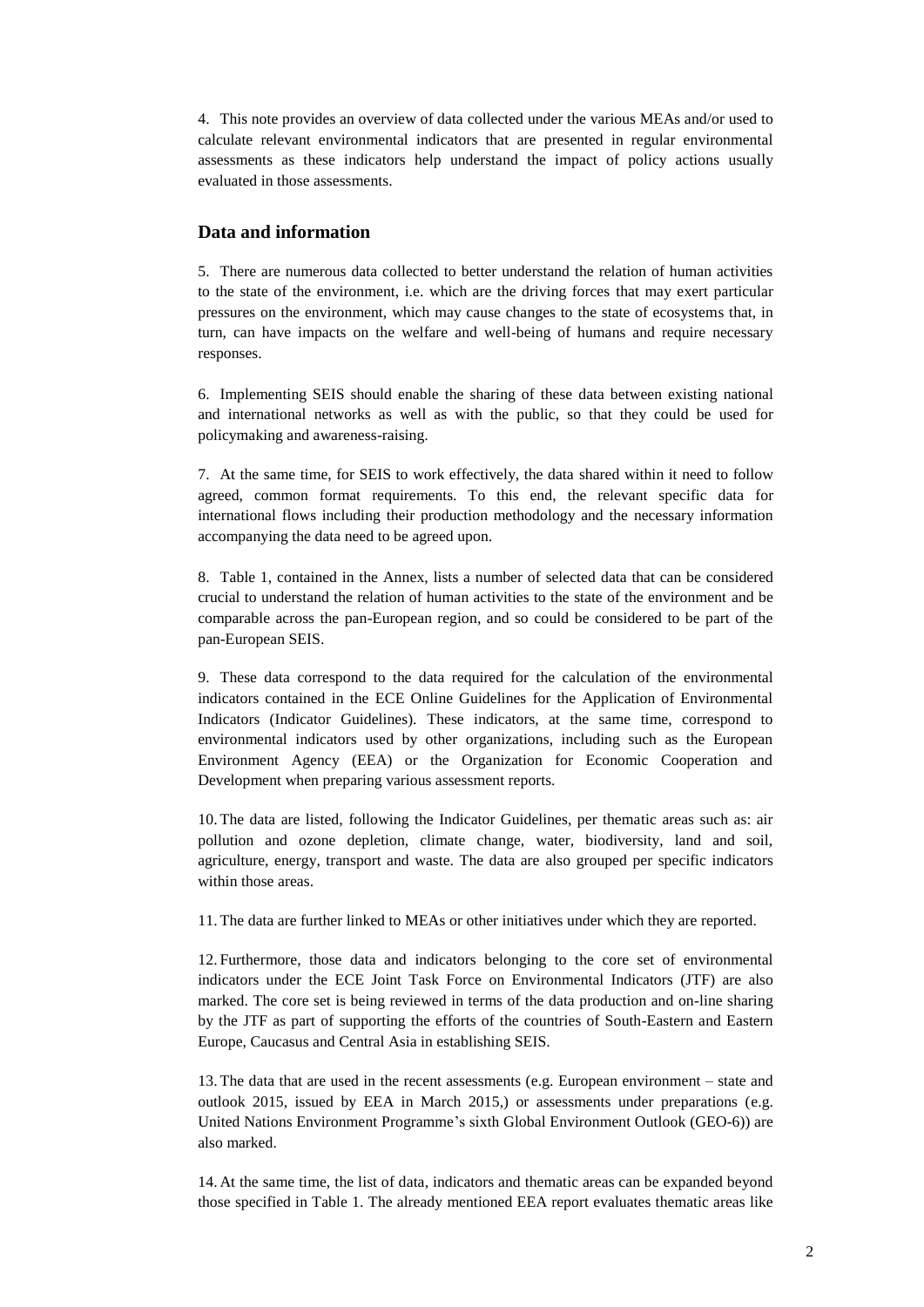e.g. noise, resource efficiency, green economy or urban systems, none of which are included in Table 1. These areas may require additional data, e.g. under the resource efficiency area the indicator of material productivity is calculated that requires the data on the consumption of raw materials.

15.Information on metadata accompanying the data is important for understanding whether or not the data follow the agreed, common format requirements. To this end, the data should go along with information specifying the production methodology and source. Assessments of the data and trends should be also provided.

#### **Issues for consideration**

16. The following issues are proposed for consideration by the Working Group:

(a) Which are the areas and the specific data that should constitute the pan-European SEIS to underpin the production of the regular environmental assessments, to facilitate reporting on compliance to MEAs and to measure progress on internationally agreed targets and goals related to the environment?

(b) Which areas (partially or fully) and their relevant data should be prioritized for implementation in 2015 under the pan-European SEIS when taking into account the assessments under preparation for the environment-related high-level conferences?

(c) Which should be the milestones for SEIS establishment until 2020, with each milestone specifying the areas and their data for implementation by a precise deadline before 2020?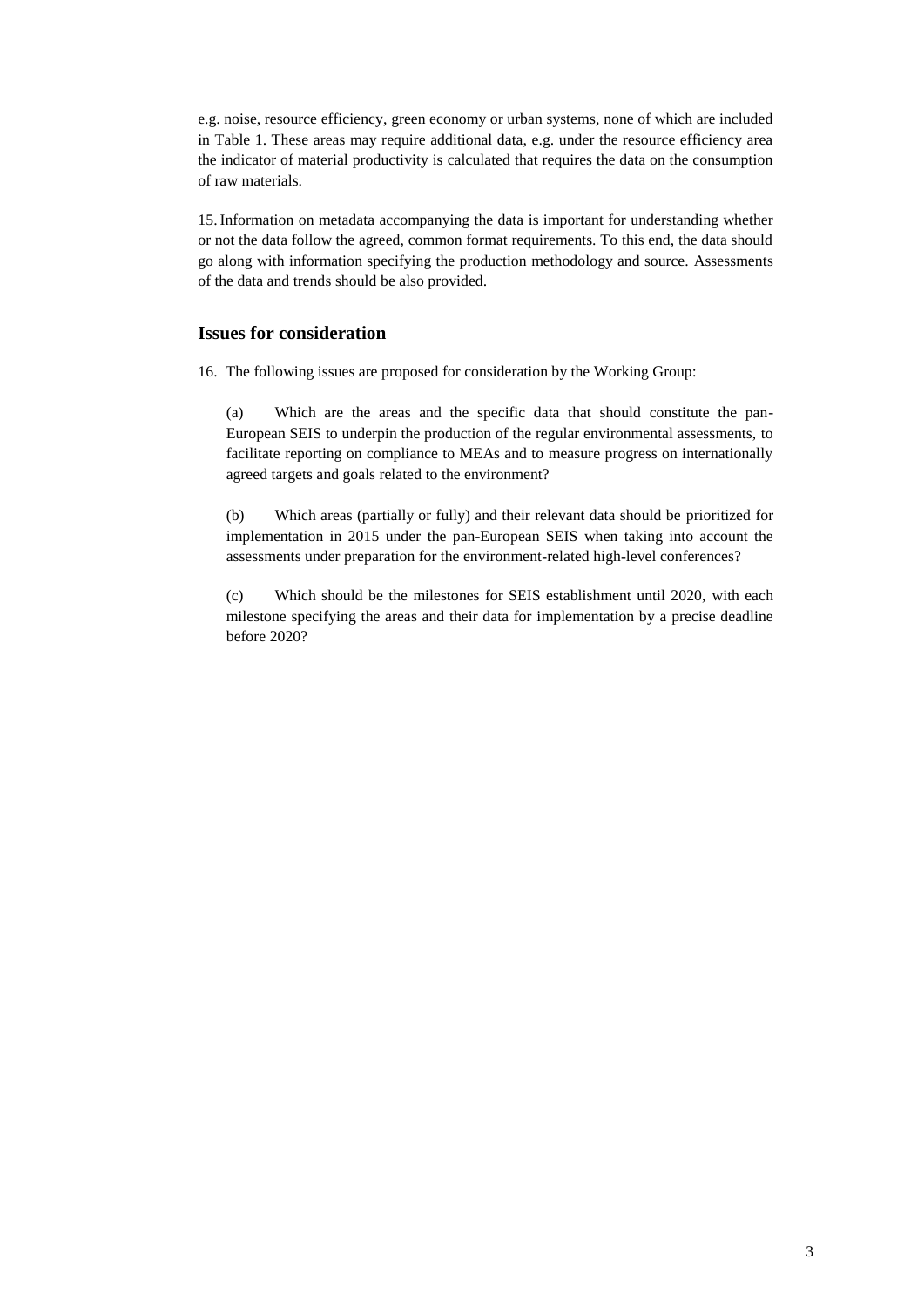# **Annex**

**Table 1: Data considered crucial to understand the relation of human activities to the state of the environment.** 

|                                   |                                                              |                |                                                                                                                                      |                                                                                             | Used in regular international assessments or collected | regularly                       |                 |                         |  |
|-----------------------------------|--------------------------------------------------------------|----------------|--------------------------------------------------------------------------------------------------------------------------------------|---------------------------------------------------------------------------------------------|--------------------------------------------------------|---------------------------------|-----------------|-------------------------|--|
| <b>Thematic</b><br>area           | Environmental<br><b>Indicator</b>                            | No.            | Data flows                                                                                                                           | <b>MEAs/</b><br>protocols                                                                   | <b>Other</b><br>common<br>reporting                    | <b>JTF</b><br>core set<br>(No.) | EEA/<br>$SOER*$ | $GEO**$                 |  |
|                                   | Emissions of<br>pollutants<br>into the<br>atmospheric<br>air |                | $\mathbf{1}$                                                                                                                         | Emissions of sulphur expressed in sulphur dioxide (total,<br>stationary and mobile sources) |                                                        |                                 |                 | <b>APE 001</b>          |  |
|                                   |                                                              | $\overline{2}$ | Emissions of nitrogen oxides expressed in nitrogen dioxide (total,<br>stationary and mobile sources)                                 |                                                                                             |                                                        |                                 | <b>APE 002</b>  |                         |  |
|                                   |                                                              | 3              | Emissions of non-methane volatile organic compounds<br>(NMVOCs) (total, stationary and mobile sources)                               |                                                                                             |                                                        |                                 | <b>APE 004</b>  |                         |  |
|                                   |                                                              | $\overline{4}$ | Emissions of ammonia (total, stationary and mobile sources)                                                                          |                                                                                             |                                                        |                                 | <b>APE 003</b>  |                         |  |
|                                   |                                                              | 5              | Emissions of carbon monoxide (total, stationary and mobile<br>sources)                                                               |                                                                                             |                                                        |                                 |                 |                         |  |
|                                   |                                                              | 6              | Emissions of lead (total, stationary and mobile sources)                                                                             |                                                                                             |                                                        |                                 |                 |                         |  |
|                                   |                                                              | $\overline{7}$ | Emissions of cadmium (total, stationary and mobile sources)                                                                          |                                                                                             |                                                        |                                 | <b>APE 005</b>  |                         |  |
|                                   |                                                              | 8              | Emissions of mercury (total, stationary and mobile sources)                                                                          | <b>CLRTAP</b>                                                                               |                                                        | A <sub>1</sub>                  |                 |                         |  |
|                                   |                                                              | 9              | Emissions of polycyclic aromatic hydrocarbon (PAH) (total,<br>stationary and mobile sources)                                         |                                                                                             |                                                        |                                 |                 | Environ<br>mental       |  |
|                                   |                                                              | 10             | Emissions of polychlorinated biphenyl (PCB) (total, stationary<br>and mobile sources)                                                |                                                                                             |                                                        |                                 |                 | state and<br>trends for |  |
| Air pollution and ozone depletion |                                                              | 11             | Emissions of polychlorinated dibenzo-p-dioxin and<br>polychlorinated dibenzofuran (PCDD/F) (total, stationary and<br>mobile sources) |                                                                                             |                                                        |                                 |                 | air                     |  |
|                                   |                                                              |                | 12                                                                                                                                   | Emissions of total suspended particles (TSP) (total, stationary and<br>mobile sources)      |                                                        |                                 |                 |                         |  |
|                                   |                                                              | 13             | Emissions of $PM_{10}$ (total, stationary and mobile sources)                                                                        |                                                                                             |                                                        |                                 |                 |                         |  |
|                                   |                                                              | 14             | Emissions of $PM_{2.5}$ (total, stationary and mobile sources)                                                                       |                                                                                             |                                                        |                                 |                 |                         |  |
|                                   |                                                              | 15             | Annual average concentration of sulphur dioxide                                                                                      |                                                                                             |                                                        |                                 |                 |                         |  |
|                                   | Ambient air<br>quality                                       | 16             | Annual average concentration of nitrogen dioxide                                                                                     |                                                                                             |                                                        |                                 |                 |                         |  |
|                                   |                                                              | 17             | Annual average concentration of ground-level ozone                                                                                   |                                                                                             |                                                        | A2                              | <b>CSI 004</b>  |                         |  |
|                                   |                                                              | 18             | Annual average concentration of PM                                                                                                   |                                                                                             |                                                        |                                 |                 |                         |  |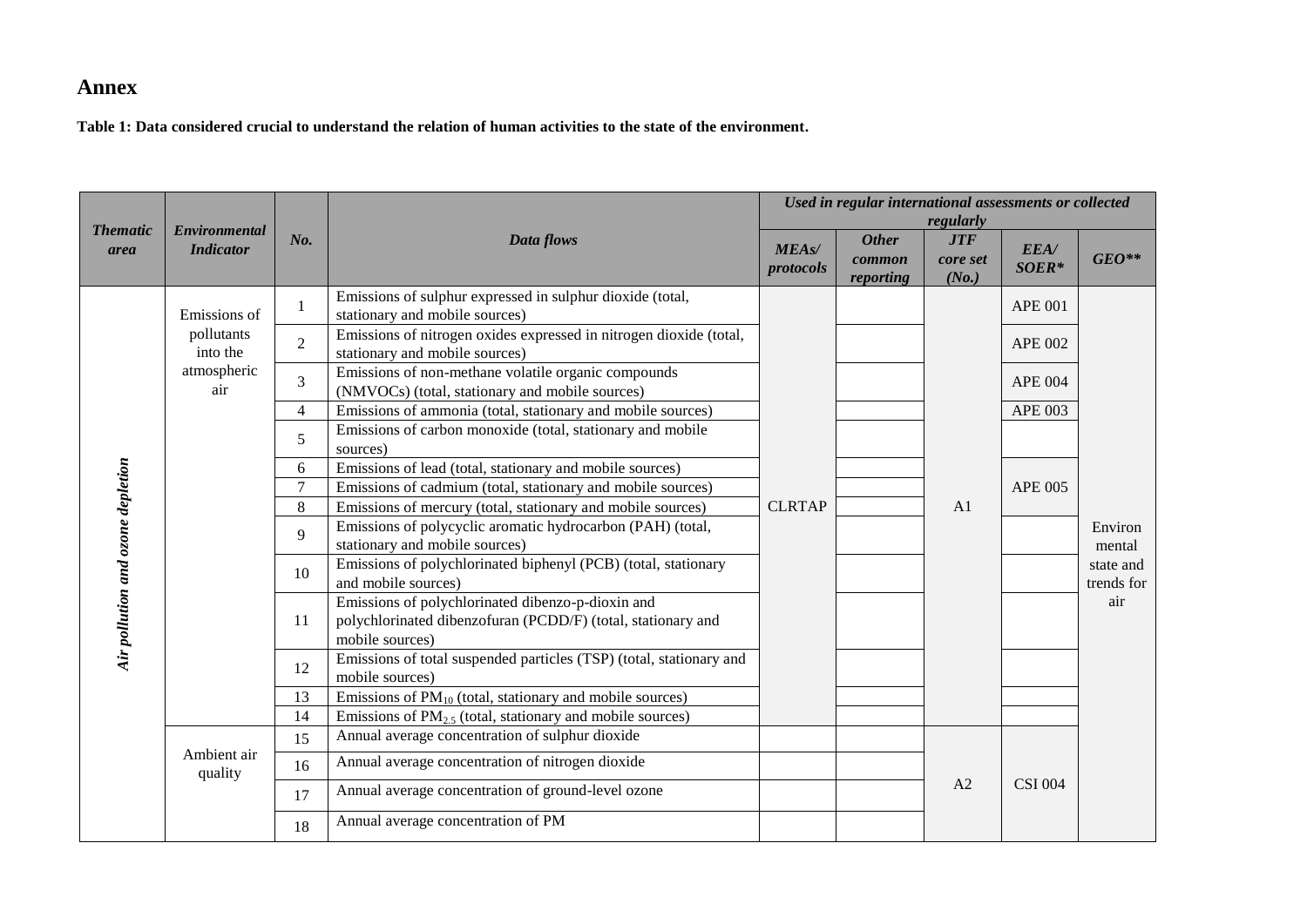|                         |                                      |     |                                                                                                                                                                  |                           | Used in regular international assessments or collected<br>regularly |                                 |                                |                     |  |
|-------------------------|--------------------------------------|-----|------------------------------------------------------------------------------------------------------------------------------------------------------------------|---------------------------|---------------------------------------------------------------------|---------------------------------|--------------------------------|---------------------|--|
| <b>Thematic</b><br>area | Environmental<br><b>Indicator</b>    | No. | Data flows                                                                                                                                                       | <b>MEAs/</b><br>protocols | <b>Other</b><br>common<br>reporting                                 | <b>JTF</b><br>core set<br>(No.) | EEA/<br>$SOER*$                | $GEO**$             |  |
|                         | Consumption                          | 19  | Total ozone depleting potential (ODP) of chlorofluorocarbons<br>(CFCs)                                                                                           |                           |                                                                     |                                 |                                |                     |  |
|                         | of ozone-                            | 20  | <b>Total ODP</b> of Halons                                                                                                                                       | <b>MP</b>                 |                                                                     | A <sub>3</sub>                  |                                |                     |  |
|                         | depleting                            | 21  | Total ODP of other fully halogenated CFCs                                                                                                                        |                           |                                                                     |                                 | <b>CLIM</b><br>006             |                     |  |
|                         | substances                           | 22  | Total ODP of carbon tetrachloride                                                                                                                                |                           |                                                                     |                                 |                                |                     |  |
|                         |                                      | 23  | Total ODP of 1,1,1-trichloroethane                                                                                                                               |                           |                                                                     |                                 |                                |                     |  |
|                         |                                      | 24  | Total ODP of hydrochlorofluorocarbons (HCFCs)                                                                                                                    |                           |                                                                     |                                 |                                |                     |  |
|                         |                                      | 25  | Total ODP of methyl bromide                                                                                                                                      |                           |                                                                     |                                 |                                |                     |  |
| Climate change          | Air<br>temperature                   | 26  | Average annual deviation from the long-term average temperature                                                                                                  | <b>UNFCCC</b>             |                                                                     |                                 | CSI 012/<br><b>CLIM</b><br>001 |                     |  |
|                         | Atmospheric<br>precipitation         | 27  | Annual deviation from the long-term average precipitation                                                                                                        | <b>UNFCCC</b>             |                                                                     |                                 | <b>CLIM</b><br>003             |                     |  |
|                         | Greenhouse                           | 28  | Aggregated GHG emissions including emissions/removals from<br><b>LULUCF</b>                                                                                      |                           |                                                                     |                                 | CSI 010/                       |                     |  |
|                         | gas emissions                        | 29  | Aggregated GHG emissions by energy, industrial processes,<br>solvent and other product use, agriculture, land use and forestry,<br>waste                         | <b>UNFCCC</b>             |                                                                     | B <sub>3</sub>                  | <b>CLIM</b><br>050             |                     |  |
|                         | Renewable<br>freshwater<br>resources | 30  | Renewable freshwater resources                                                                                                                                   |                           | UNEP/<br><b>UNSD</b>                                                | C1                              |                                |                     |  |
|                         |                                      | 31  | Total freshwater abstraction                                                                                                                                     |                           |                                                                     |                                 |                                |                     |  |
|                         | Freshwater<br>abstraction            | 32  | Freshwater abstraction by water supply industry, households,<br>agriculture forestry and fishing, manufacturing, electric industry,<br>other economic activities |                           | UNEP/<br><b>UNSD</b>                                                | C <sub>2</sub>                  |                                | Environ             |  |
| Water                   |                                      | 33  | Water exploitation index                                                                                                                                         |                           |                                                                     |                                 |                                | mental<br>state and |  |
|                         |                                      | 34  | Total freshwater available                                                                                                                                       |                           |                                                                     |                                 |                                | trends for          |  |
|                         | Total water                          | 35  | Total freshwater use                                                                                                                                             |                           |                                                                     |                                 |                                | water               |  |
|                         | use                                  | 36  | Losses of water during transport                                                                                                                                 |                           |                                                                     |                                 |                                |                     |  |
|                         |                                      | 37  | Freshwater use by households, agriculture forestry and fishing of<br>which irrigation, manufacturing, electric industry, other economic<br>activities            |                           | UNEP/<br><b>UNSD</b>                                                | C <sub>3</sub>                  |                                |                     |  |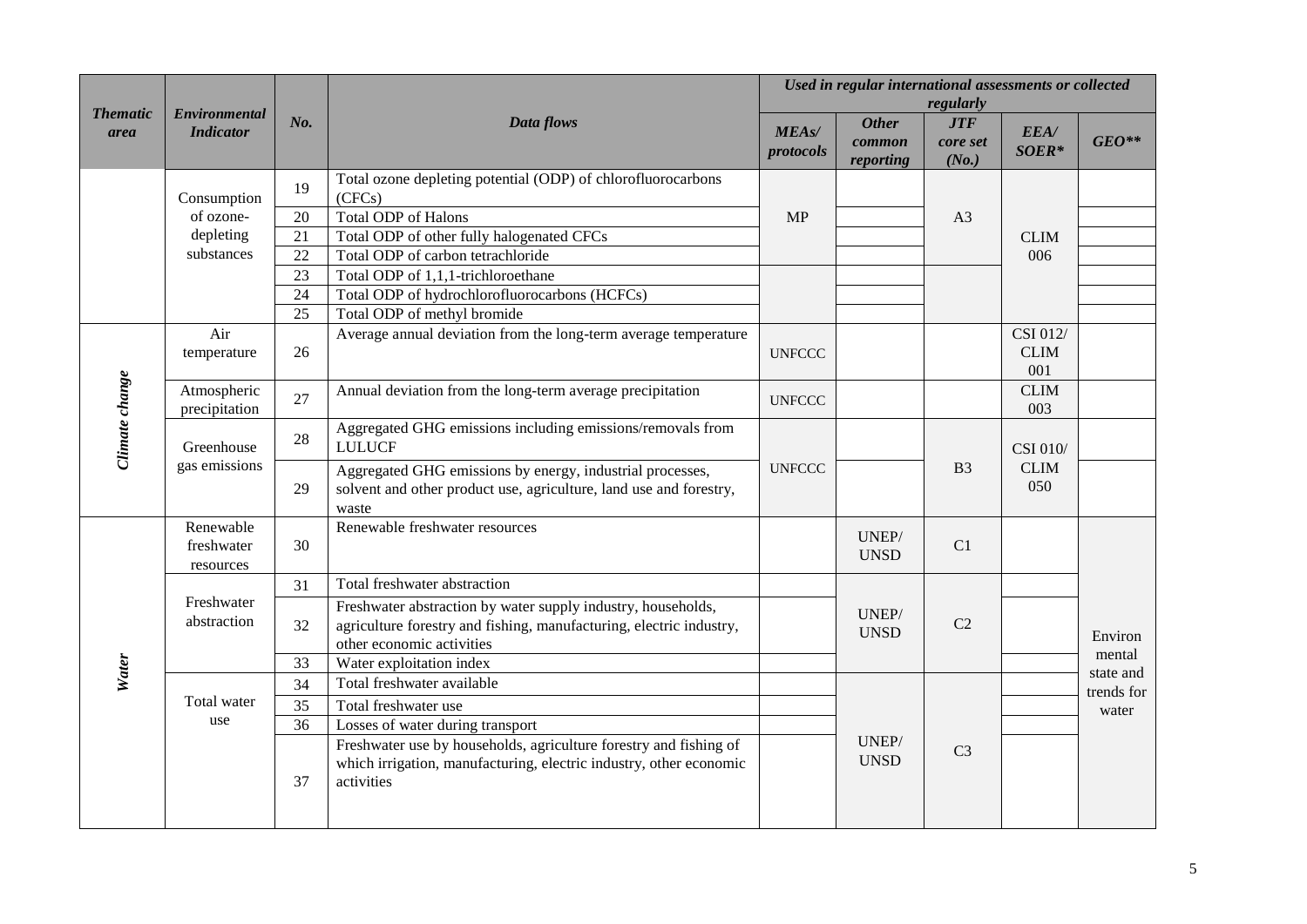| <b>Thematic</b> | <b>Environmental</b>                                  |                 |                                                                                                   | Used in regular international assessments or collected<br>regularly |                                     |                                 |                                  |            |  |
|-----------------|-------------------------------------------------------|-----------------|---------------------------------------------------------------------------------------------------|---------------------------------------------------------------------|-------------------------------------|---------------------------------|----------------------------------|------------|--|
| area            | <b>Indicator</b>                                      | No.             | Data flows                                                                                        | <b>MEAs/</b><br>protocols                                           | <b>Other</b><br>common<br>reporting | <b>JTF</b><br>core set<br>(No.) | EEA/<br>SOER*                    | $GEO**$    |  |
|                 | Population<br>connected to                            | 38              | Population connected and not-connected to water supply industry                                   |                                                                     | UNEP/                               |                                 |                                  |            |  |
|                 | water supply<br>industry                              | 39              | Volume of water supplied by water supply industry                                                 |                                                                     | <b>UNSD</b>                         |                                 |                                  |            |  |
|                 | Reuse<br>of freshwater                                | 40              | Total reuse of freshwater                                                                         |                                                                     | UNEP/<br><b>UNSD</b>                |                                 |                                  |            |  |
|                 | <b>Drinking</b><br>water quality                      | 41              | Population using self-water supply (untreated surface water or<br>groundwater)                    |                                                                     | UNEP/<br><b>UNSD</b>                |                                 |                                  |            |  |
|                 | BOD5 and                                              | 42              | Mean concentration of BOD in major rivers                                                         |                                                                     |                                     |                                 | CSI 019/                         |            |  |
|                 | concentration<br>of ammonium<br>43<br>in rivers       |                 | Mean concentration of ammonium in major rivers                                                    |                                                                     |                                     | C10                             | <b>WAT002</b><br>$/$ SEBI<br>016 |            |  |
|                 |                                                       | 44              | Mean concentration of phosphates in major rivers                                                  |                                                                     |                                     |                                 | CSI 020/                         |            |  |
|                 | Nutrients in                                          | 45              | Mean concentration of nitrates in major rivers                                                    |                                                                     |                                     | C11                             | <b>WAT</b>                       |            |  |
|                 | freshwater                                            | 46              | Mean concentration of total phosphorus in major lakes                                             |                                                                     |                                     |                                 | 003/<br><b>SEBI</b><br>016       |            |  |
|                 |                                                       | 47              | Mean concentration of nitrates in major lakes                                                     |                                                                     |                                     |                                 |                                  |            |  |
|                 |                                                       | 48              | Mean concentration of nitrates in groundwater                                                     |                                                                     |                                     |                                 |                                  |            |  |
|                 | Nutrients in<br>costal sea                            | 49              | Mean concentration of phosphates in costal sea water                                              |                                                                     |                                     |                                 | CSI 021/<br><b>MAR</b>           |            |  |
|                 | water                                                 | 50              | Mean concentration of nitrates in costal sea water                                                |                                                                     |                                     |                                 | 005                              | Environ    |  |
|                 | Concentration                                         | 51              | Mean concentration of ammonium nitrogen in seawater                                               |                                                                     |                                     |                                 |                                  | mental     |  |
|                 | s of pollutants                                       | $\overline{52}$ | Mean concentration of dissolved oxygen in seawater                                                |                                                                     |                                     |                                 |                                  | state and  |  |
|                 | in coastal                                            | 53              | Mean concentration of oil hydrocarbons in seawater                                                |                                                                     |                                     |                                 |                                  | trends for |  |
|                 | seawater and                                          | 54              | Mean concentration of heavy metals in seawater                                                    |                                                                     |                                     |                                 |                                  | water      |  |
|                 | sediments                                             | $\overline{55}$ | Mean concentration of chlorinated pesticides in sediments                                         |                                                                     |                                     |                                 |                                  |            |  |
|                 | (except                                               | 56              | Mean concentration of oil hydrocarbons in sediments                                               |                                                                     |                                     |                                 |                                  |            |  |
|                 | nutrients)                                            | 57              | Mean concentration of heavy metals in sediments                                                   |                                                                     |                                     |                                 |                                  |            |  |
|                 | Population<br>connected to<br>wastewater<br>treatment | 58              | Population connected to a wastewater collecting system (with and<br>without treatment facilities) |                                                                     | UNEP/<br><b>UNSD</b>                |                                 |                                  |            |  |
|                 | Wastewater                                            | 60              | Wastewater treated in urban wastewater treatment plants (primary,<br>secondary, tertiary)         |                                                                     |                                     |                                 |                                  |            |  |
|                 | treatment                                             | 61              | Wastewater treated in independent treatment facilities                                            |                                                                     | UNEP/<br><b>UNSD</b>                |                                 |                                  |            |  |
|                 | facilities                                            | 62              | Wastewater treated in other treatment plants (primary, secondary,<br>tertiary)                    |                                                                     |                                     |                                 |                                  |            |  |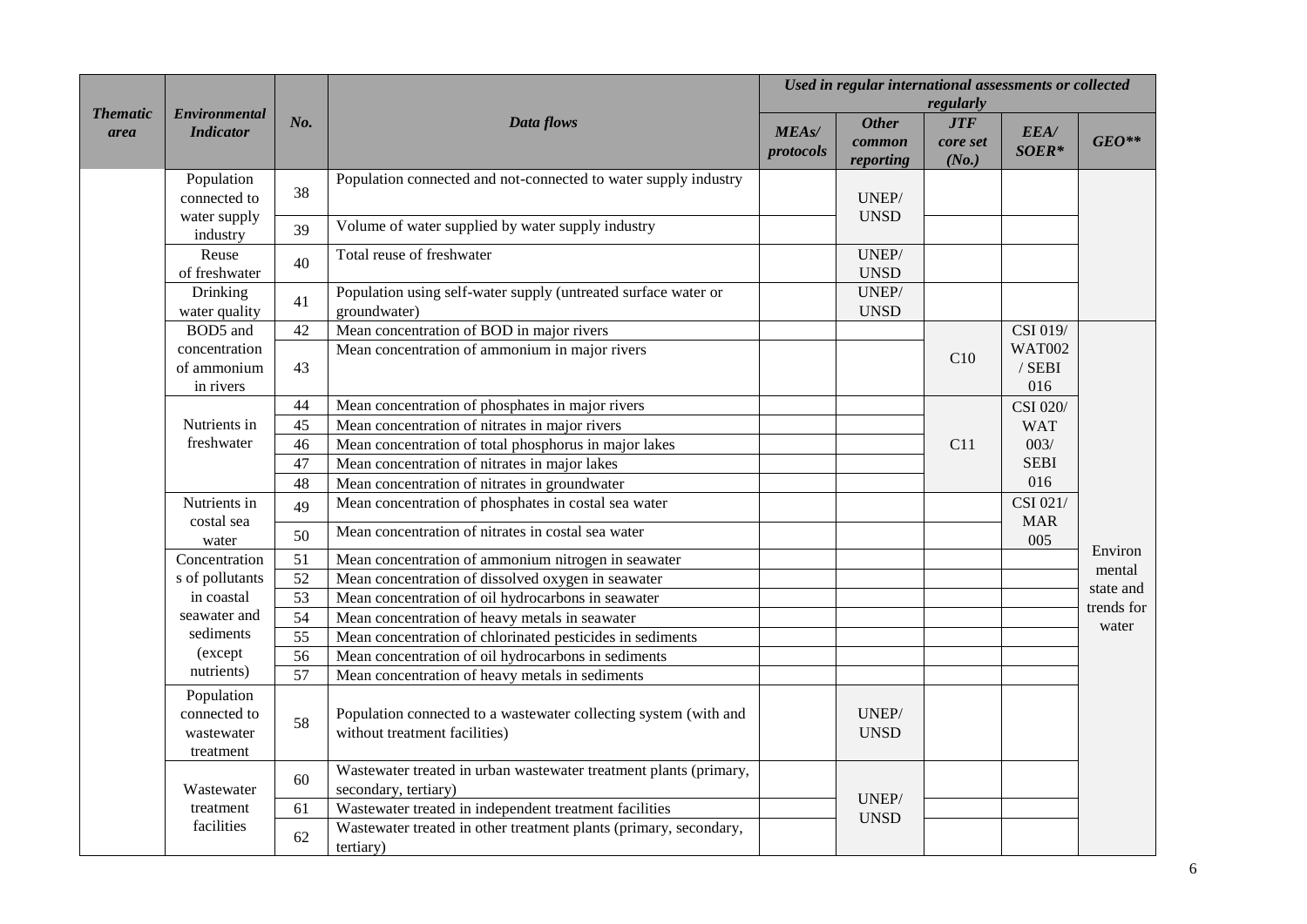|                     |                                          |                 |                                                                                                                                                                                                                   |                           | Used in regular international assessments or collected |                                 |                                |                                                       |
|---------------------|------------------------------------------|-----------------|-------------------------------------------------------------------------------------------------------------------------------------------------------------------------------------------------------------------|---------------------------|--------------------------------------------------------|---------------------------------|--------------------------------|-------------------------------------------------------|
| <b>Thematic</b>     | <b>Environmental</b><br><b>Indicator</b> |                 |                                                                                                                                                                                                                   |                           |                                                        | regularly                       |                                |                                                       |
| area                |                                          | No.             | Data flows                                                                                                                                                                                                        | <b>MEAs/</b><br>protocols | <b>Other</b><br>common<br>reporting                    | <b>JTF</b><br>core set<br>(No.) | EEA/<br>SOER*                  | $GEO**$                                               |
|                     |                                          | 63              | Wastewater discharged                                                                                                                                                                                             |                           | UNEP/                                                  |                                 |                                |                                                       |
|                     | Polluted                                 | 64              | Non-treated/not adequately treated wastewater                                                                                                                                                                     |                           | <b>UNSD</b>                                            |                                 |                                |                                                       |
|                     | (not-treated)<br>wastewaters             | 65              | Number of incidents of infectious diseases potentially related to<br>water                                                                                                                                        | <b>PWH</b>                |                                                        |                                 |                                |                                                       |
|                     |                                          | 66              | Number of outbreaks for a number of infectious diseases<br>potentially related to water                                                                                                                           |                           |                                                        |                                 |                                |                                                       |
|                     | Protected<br>areas                       | 67              | Total areas under protection<br>(IUCN-categories)                                                                                                                                                                 | <b>CBD</b>                | <b>IUCN</b>                                            | D <sub>1</sub>                  | CSI 008/<br><b>SEBI</b><br>007 |                                                       |
|                     |                                          | 68              | Total forest area (forest and other wooded land)                                                                                                                                                                  |                           | <b>FRA</b>                                             |                                 |                                |                                                       |
|                     | Forests and<br>other wooded<br>land      | 69              | Natural forest                                                                                                                                                                                                    |                           |                                                        |                                 |                                |                                                       |
|                     |                                          | $\overline{70}$ | Planted forest                                                                                                                                                                                                    |                           |                                                        |                                 |                                |                                                       |
|                     |                                          | 71              | Forest area designated for production                                                                                                                                                                             |                           |                                                        |                                 |                                | Environ<br>mental<br>state and<br>trends for<br>biota |
|                     |                                          | 72              | Forest area designated for protection of soil, water and ecosystem<br>services                                                                                                                                    |                           | <b>FRA</b>                                             |                                 |                                |                                                       |
|                     |                                          | 73              | Forest area protected and designated for the conservation of<br>biodiversity                                                                                                                                      |                           |                                                        |                                 |                                |                                                       |
|                     | Threatened<br>and protected<br>species   | 74              | Number of species protected — mammals, birds, fishes, reptiles,<br>amphibians, invertebrates, vascular plants, mosses, lichens, fungi,<br>algae                                                                   |                           | <b>IUCN</b>                                            | D <sub>4</sub>                  |                                |                                                       |
| <b>Biodiversity</b> |                                          | 75              | Number of species threatened — mammals, birds, fishes, reptiles,<br>amphibians, invertebrates, vascular plants, mosses, lichens, fungi,<br>algae                                                                  |                           |                                                        |                                 |                                |                                                       |
|                     | Trends in the                            | 76              | Number of selected species — Keystone species — characteristic<br>species for country                                                                                                                             |                           | LPI                                                    |                                 |                                |                                                       |
|                     | number and<br>distribution of            | 77              | Number of selected species — Flagship species — characteristic<br>species for country                                                                                                                             |                           | LPI                                                    |                                 | <b>SEBI</b>                    |                                                       |
|                     | selected<br>species                      | 78              | Number of selected species — Endemic species — characteristic<br>species for country                                                                                                                              |                           | LPI                                                    |                                 | 001                            |                                                       |
|                     |                                          | 79              | Number of selected species — Other species — characteristic<br>species for country                                                                                                                                |                           | LPI                                                    |                                 |                                |                                                       |
|                     |                                          | 80              | Total land uptake                                                                                                                                                                                                 |                           |                                                        |                                 |                                | Environ                                               |
| Land and            | Land uptake                              | 81              | Land uptake by mining and quarrying, construction,<br>manufacturing, technical infrastructure, transport and storage<br>infrastructure, residential including recreational, landfills waste<br>dumps tailing pits |                           |                                                        |                                 | CSI 014/<br><b>LSI 001</b>     | mental<br>state and<br>trends for<br>land             |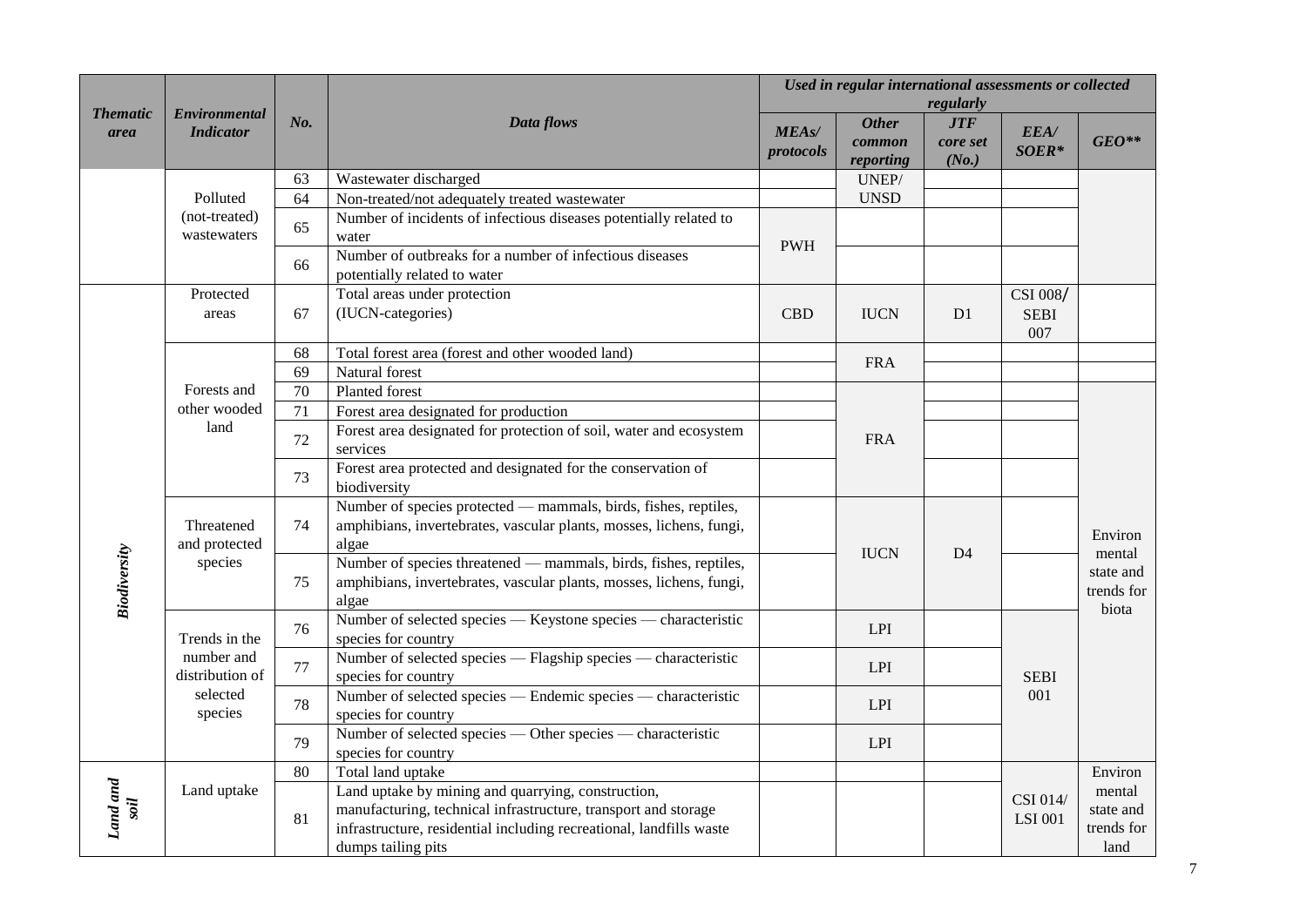|                         |                                          |     |                                                                                                                              |                           | Used in regular international assessments or collected | regularly                       |                         |         |
|-------------------------|------------------------------------------|-----|------------------------------------------------------------------------------------------------------------------------------|---------------------------|--------------------------------------------------------|---------------------------------|-------------------------|---------|
| <b>Thematic</b><br>area | <b>Environmental</b><br><b>Indicator</b> | No. | Data flows                                                                                                                   | <b>MEAs/</b><br>protocols | <b>Other</b><br>common<br>reporting                    | <b>JTF</b><br>core set<br>(No.) | EEA/<br>SOER*           | $GEO**$ |
|                         |                                          | 82  | Total area affected by water erosion                                                                                         |                           |                                                        |                                 |                         |         |
|                         | Area affected<br>by soil erosion         | 83  | Area by degree of water erosion (extreme, strong, moderate, light,<br>no effect)                                             |                           |                                                        |                                 |                         |         |
|                         |                                          | 84  | Total area affected by wind erosion                                                                                          |                           |                                                        |                                 | <b>CLIM</b>             |         |
|                         |                                          | 85  | Area by degree of wind erosion (extreme, strong, moderate, light,<br>no effect)                                              |                           |                                                        |                                 | 028                     |         |
|                         |                                          | 86  | Number of soil contaminated sites by size and degree of<br>contamination                                                     | <b>PPRTR</b>              |                                                        |                                 |                         |         |
|                         |                                          | 87  | Agricultural area                                                                                                            |                           |                                                        |                                 |                         |         |
|                         | Fertilizer                               | 89  | Total consumption of mineral fertilizers                                                                                     |                           | FAO-                                                   | F2                              |                         |         |
| Agriculture             | consumption                              | 90  | Area treated with mineral fertilizers                                                                                        |                           | <b>STAT</b>                                            |                                 |                         |         |
|                         |                                          | 91  | Consumption of organic fertilizers                                                                                           |                           |                                                        |                                 |                         |         |
|                         |                                          | 92  | Area treated with organic fertilizers                                                                                        |                           | FAO-                                                   |                                 |                         |         |
|                         | Pesticide                                | 93  | Total consumption of pesticides                                                                                              |                           | <b>STAT</b>                                            |                                 |                         |         |
|                         | consumption                              | 94  | Area treated with pesticides                                                                                                 |                           |                                                        |                                 |                         |         |
|                         | Final energy                             | 95  | Total final energy consumption                                                                                               |                           |                                                        |                                 |                         |         |
|                         |                                          |     | Final energy consumption by category (industry, transport,                                                                   |                           |                                                        |                                 |                         |         |
|                         | consumption                              | 96  | households, commercial and public services, agriculture forestry                                                             |                           |                                                        |                                 |                         |         |
|                         |                                          |     | and fishery, non-specified, non-energy use)                                                                                  |                           |                                                        |                                 |                         |         |
|                         | Total primary<br>energy supply           | 97  | Total primary energy supply (production, export, import, bins,<br>stock changes)                                             |                           |                                                        |                                 | CSI 029/                |         |
| <b>Energy</b>           |                                          | 98  | Total primary energy supply by source (coal, crude oil, oil<br>products, natural gas, nuclear energy, hydropower, geothermal |                           | IEA/<br>Energy                                         |                                 | <b>ENER</b><br>026      |         |
|                         |                                          |     | and solar energy, biofuels and waste, electricity, and heat)                                                                 |                           | balances                                               |                                 |                         |         |
|                         | Energy<br>intensity                      | 99  | Energy intensity (final energy consumption/ total primary energy<br>supply)                                                  |                           |                                                        |                                 | CSI 028/<br><b>ENER</b> |         |
|                         | Renewable                                | 100 | Total renewable energy supply                                                                                                |                           |                                                        |                                 | 017<br>CSI 030/         |         |
|                         | energy supply                            |     | Renewable energy supply by hydropower, biomass, biofuels,                                                                    |                           |                                                        |                                 | <b>ENER</b>             |         |
|                         |                                          | 101 | wind, solar, geothermal, other                                                                                               |                           |                                                        |                                 | 029                     |         |
|                         | Passenger                                | 102 | Total passenger transport demand                                                                                             |                           |                                                        |                                 | CSI 035/                |         |
|                         | transport                                | 103 | Passenger transport demand by mode (road, railway, inland                                                                    |                           |                                                        | H1                              | <b>TERM</b>             |         |
| Transport               | demand                                   |     | waterways, maritime, domestic aviation, underground)                                                                         |                           |                                                        |                                 | 012                     |         |
|                         | Freight                                  | 104 | Total freight transport demand                                                                                               |                           |                                                        |                                 |                         |         |
|                         | transport<br>demand                      | 105 | Freight transport demand per mode (road, railway, inland<br>waterways, maritime, domestic aviation)                          |                           |                                                        |                                 |                         |         |